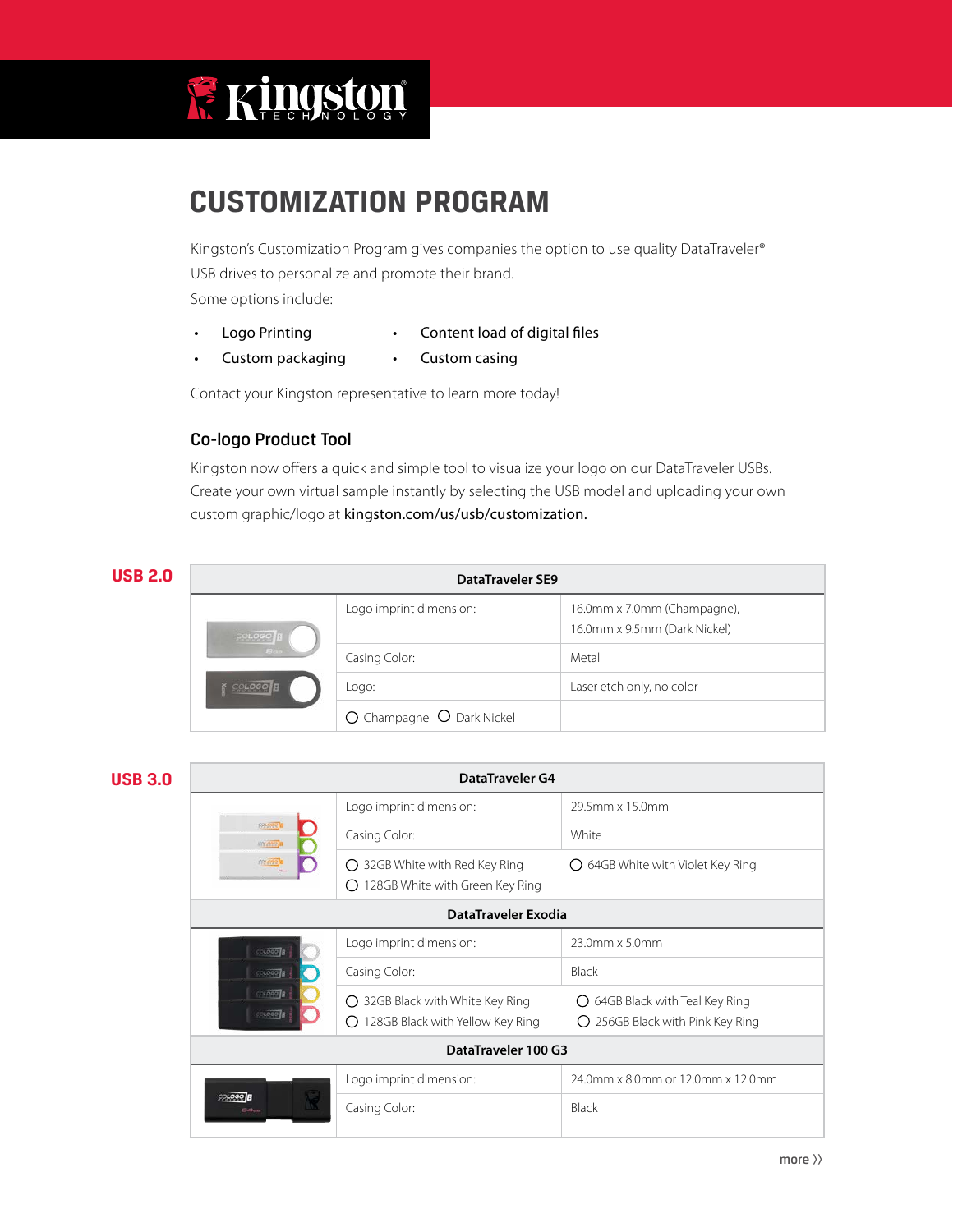# CUSTOMIZATION PROGRAM

# **USB 3.0**

| DataTraveler Kyson                         |                         |                           |
|--------------------------------------------|-------------------------|---------------------------|
| COLOGO <sup>1</sup> B<br>PAR               | Logo imprint dimension: | 14.5mm x 7.0mm            |
|                                            | Casing Color:           | Metal                     |
|                                            | Logo:                   | Laser etch only, no color |
| DataTraveler Elite G2                      |                         |                           |
|                                            | Logo imprint dimension: | 25.4mm x 10.0mm           |
| COLOGO                                     | Casing Color:           | <b>Black Metal</b>        |
|                                            | Logo:                   | Laser etch only, no color |
|                                            | High Performance        | LED Activity Indicator    |
| DataTraveler 80 (USB Type-C <sup>®</sup> ) |                         |                           |
|                                            | Logo imprint dimension: | 17.0mm x 12.9mm           |
| COLOGO <sup>B</sup>                        | Casing Color:           | Metal                     |
|                                            | Logo:                   | Laser etch only, no color |

# **ENCRYPTED USB 3.0**

| DataTraveler Locker + G3       |                            |                                            |  |
|--------------------------------|----------------------------|--------------------------------------------|--|
|                                | Logo imprint dimension:    | 21.0mm x 8.0mm                             |  |
| <b>In Screed</b>               | Casing Color:              | Metal                                      |  |
|                                | Logo:                      | Laser etch only, no color                  |  |
|                                | Hardware Encryption        | LED Activity Indicator                     |  |
| DataTraveler Vault Privacy 3.0 |                            |                                            |  |
|                                | Logo imprint dimension:    | 28.5mm x 9.5mm                             |  |
|                                | Casing Color:              | Blue Metal (default), Green, Black and Red |  |
| COLOGO <sup>H</sup>            | Logo:                      | Laser etch only, no color                  |  |
|                                | Hardware Encryption        | LED Activity Indicator                     |  |
|                                | 50-piece minimum order QTY |                                            |  |
|                                | DataTraveler 4000 G2       |                                            |  |
|                                | Logo imprint dimension:    | 28.5mm x 9.5mm                             |  |
|                                | Casing Color:              | Black Metal (default), Blue, Green and Red |  |
| COLOGO <sup>B</sup>            | Logo:                      | Laser etch only, no color                  |  |
|                                | Hardware Encryption        | LED Activity Indicator                     |  |
|                                | 50-piece minimum order QTY |                                            |  |
|                                |                            |                                            |  |

more  $\rangle$ 

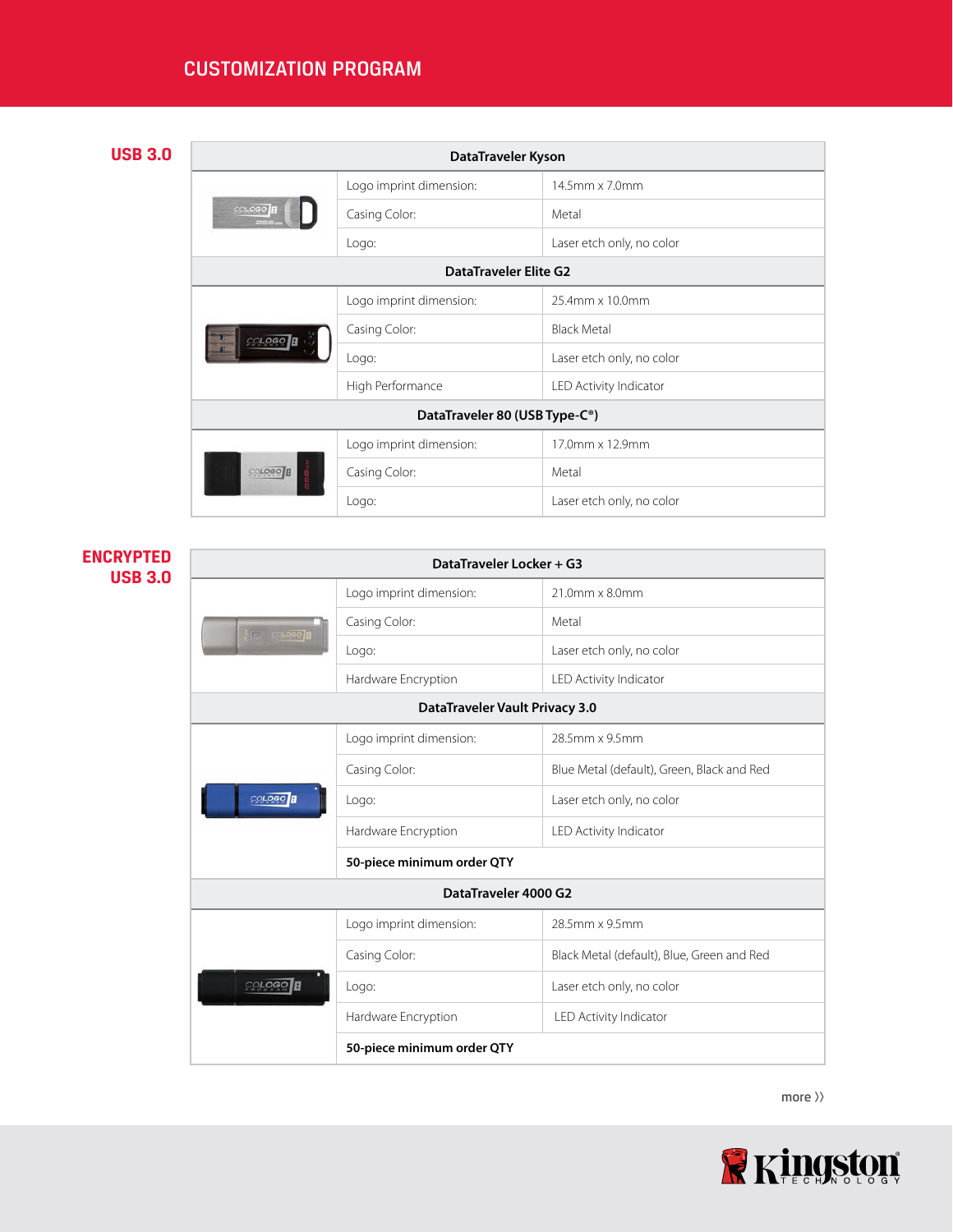# **ENCRYPTED USB 3.0**

| <b>IronKey D300</b> |                            |                                            |
|---------------------|----------------------------|--------------------------------------------|
|                     | Logo imprint dimension:    | $40.0$ mm x $10.0$ mm                      |
|                     | Casing Color:              | Black Metal (default), Blue, Green and Red |
|                     | Logo:                      | Laser etch only, no color                  |
|                     | Hardware Encryption        | LED Activity Indicator                     |
|                     | 50-piece minimum order QTY |                                            |

# USB Customization Program Terms

| Minimum order quantity<br>(unless otherwise noted)                                             | Co-logo: 100 units<br>Content loading: 500 units                                                                                                                 |
|------------------------------------------------------------------------------------------------|------------------------------------------------------------------------------------------------------------------------------------------------------------------|
| Packaging options                                                                              | Individually-sealed<br>Bulk Pack (drive only                                                                                                                     |
| Logo printing<br>(model dependent)                                                             | Laser-etch<br>Multi-color<br>Side 1: Kingston logo<br>Side 2: Your logo                                                                                          |
| Logo file type(s) accepted                                                                     | Adobe Illustrator vector-based files<br>(eps or .ai formats only)                                                                                                |
| Content-loadingfile types accepted<br>(additional formats may be supported,<br>please inquire) | Audio, video, image, web, text and similar files<br>(MP3, MP4, WAV, WMA, WMV, MOV, AVI, JPEG, TIFF, PNG, BMP, HTML,<br>XHTML, SWF, DOC, PPT, XLS, 3GP, TXT, PDF) |

more  $\rangle$